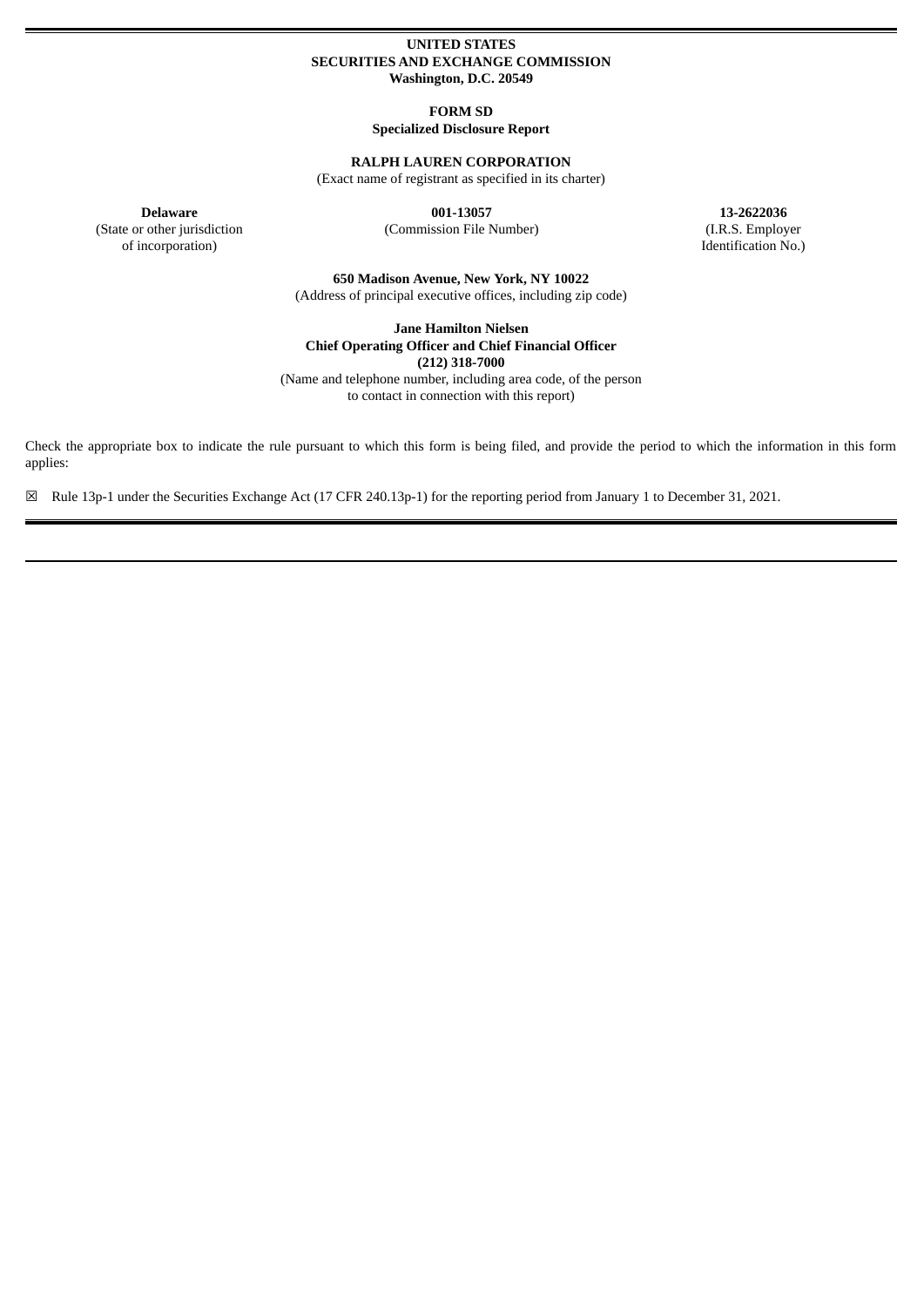## **Section 1 – Conflict Minerals Disclosure**

### *Item 1.01. Conflict Minerals Disclosure and Report*

Ralph Lauren Corporation (the "Company") designs, markets, and distributes premium lifestyle products including apparel, footwear, accessories, home furnishings and other licensed product categories. The Company does not directly manufacture products but rather contracts for the manufacture of products. This disclosure relates to the following product categories (the "Covered Products"): apparel, footwear, accessories, and home furnishings. The Covered Products include products: (a) that were manufactured by certain third parties that affixed the Company's brand, marks, logo or label to a generic product; and (b) for which we exerted sufficient influence over the manufacture of the products such that we could be considered to have contracted for their manufacture. The Covered Products do not include licensed product categories.

Unless the context indicates otherwise, the terms "Company," "we," "us" and "our" refer to Ralph Lauren Corporation and its consolidated subsidiaries.

#### **Conflict Minerals Disclosure**

This Specialized Disclosure Form ("Form SD") is filed pursuant to Rule 13p-1 promulgated under the Securities Exchange Act of 1934, as amended (collectively with the Form SD, the "Conflict Minerals Rule"), for the period from January 1, 2021 to December 31, 2021 (the "Reporting Period"). We contract to manufacture certain products in which columbite-tantalite (coltan), cassiterite, gold, and wolframite, or their derivatives, tantalum, tin and tungsten (collectively, the "3TGs"), may be necessary to the functionality or production of those products.

The Company conducted a reasonable country of origin inquiry ("RCOI") to ascertain whether any 3TGs contained in our products originated in the Democratic Republic of the Congo ("DRC") or an adjoining country (collectively, the "Covered Countries") as defined in Rule 13p-1 of the Securities Exchange Act of 1934, as amended. The Conflict Minerals Report describes our RCOI and additional due diligence efforts to determine the source and chain of custody of the 3TGs that may be necessary to the functionality or production of our Covered Products.

### *Item 1.02. Conflict Minerals Report*

A copy of the Company's Conflict Minerals Report is provided as Exhibit 1.01 to this Form SD, and is publicly available at http://investor.ralphlauren.com.

**Section 2 – Exhibits**

*Item 2.01. Exhibits*

Exhibit 1.01 – Conflict [Minerals](#page-3-0) Report as required by Items 1.01 and 1.02 of this Form SD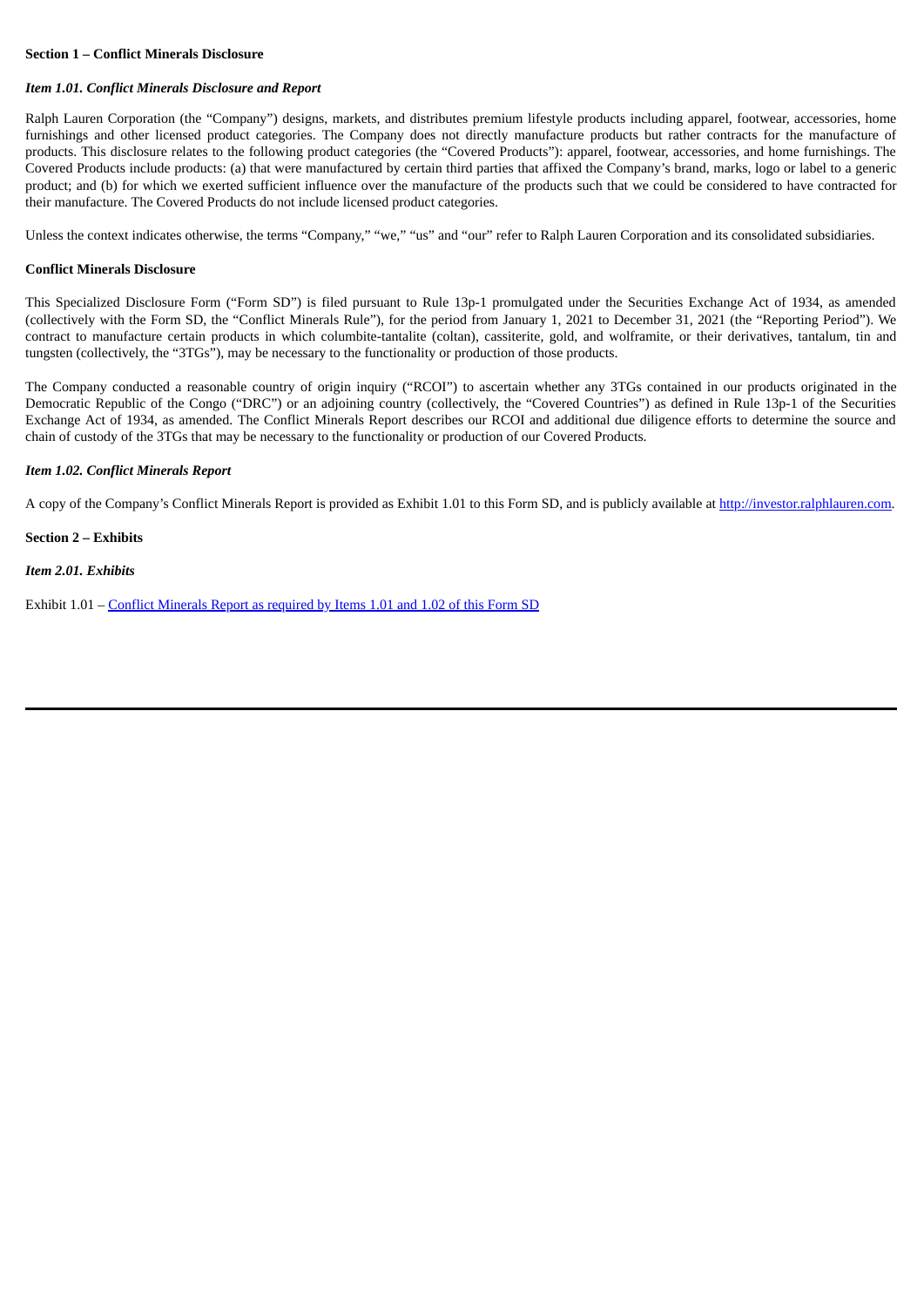# **SIGNATURES**

Pursuant to the requirements of the Securities Exchange Act of 1934, the registrant has duly caused this report to be signed on its behalf by the duly authorized undersigned.

# **RALPH LAUREN CORPORATION**

Date: May 31, 2022 By: /s/ Jane Hamilton Nielsen Name: Jane Hamilton Nielsen Title: Chief Operating Officer and Chief Financial **Officer**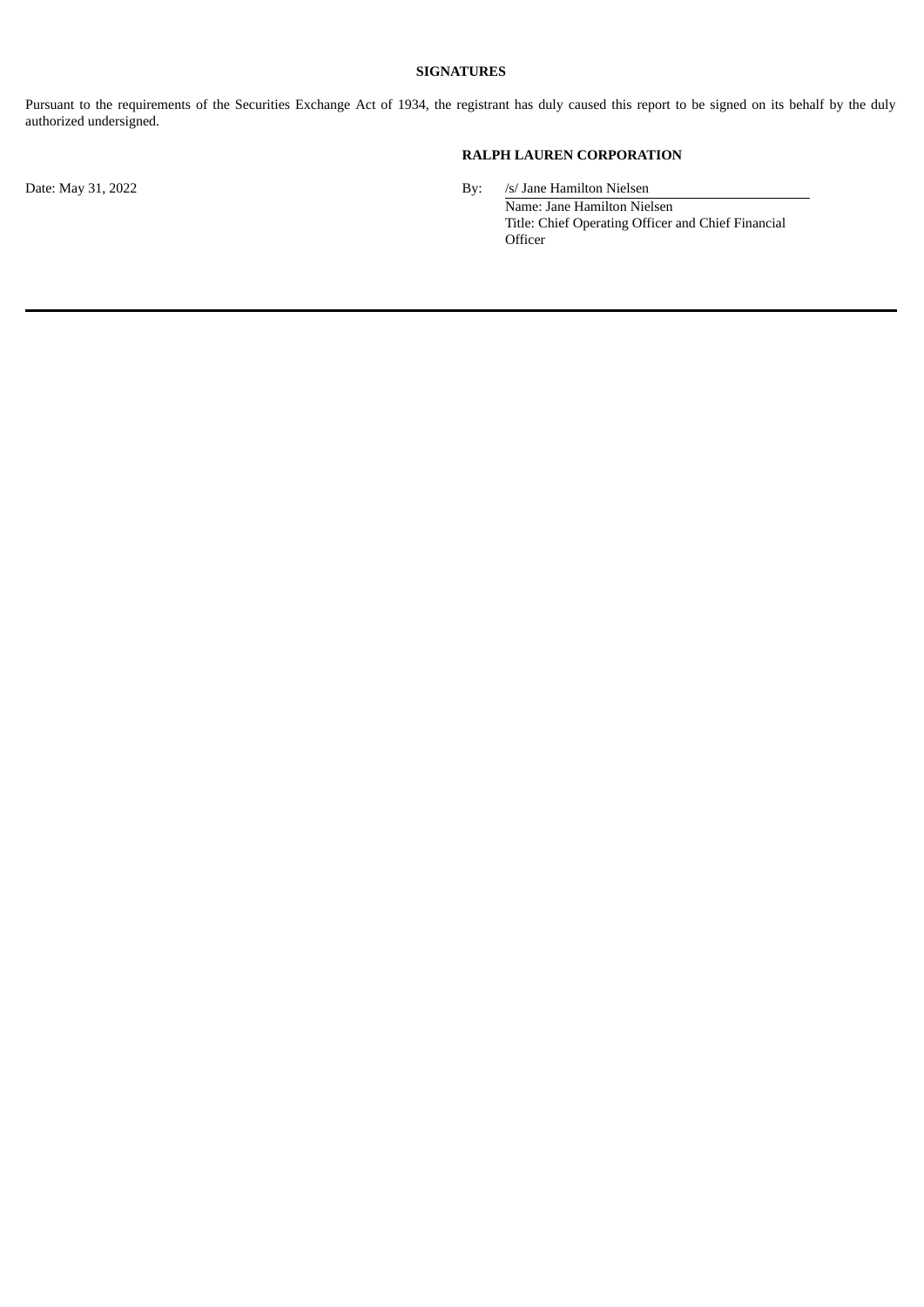1

#### **Conflict Minerals Report For the Year Ended December 31, 2021**

<span id="page-3-0"></span>This Conflict Minerals Report of Ralph Lauren Corporation (the "Company") has been prepared pursuant to Rule 13p-1 promulgated under the Securities Exchange Act of 1934, as amended (the "Conflict Minerals Rule"), for the reporting period January 1, 2021 to December 31, 2021 (the "Reporting Period"). Unless the context indicates otherwise, the terms "Company," "we," "us" and "our" refer to Ralph Lauren Corporation and its consolidated subsidiaries.

The Conflict Minerals Rule imposes certain reporting obligations on public companies whose manufactured products contain conflict minerals that are necessary to the functionality or production of their products. The term "conflict minerals" is defined by the Conflict Minerals Rule as: (a) cassiterite, columbite-tantalite (coltan), gold, wolframite, and their derivatives, which are limited to tin, tantalum, and tungsten (collectively, the "3TGs"); or (b) any other mineral or its derivatives determined by the Secretary of State to be financing conflict in the Democratic Republic of Congo ("DRC") or any adjoining country that shares an internationally recognized border with the DRC (the Republic of the Congo, the Central African Republic, South Sudan, Rwanda, Uganda, Zambia, Burundi, Tanzania and Angola) (collectively referred to as the "Covered Countries").

The Company determined that we are subject to the requirements of the Conflict Minerals Rule because we contract to manufacture certain products in which one or more of the 3TGs may be necessary to the functionality or production of those products. As a result of this determination, the Company conducted a reasonable country of origin inquiry ("RCOI") to ascertain whether any of the 3TGs in its products originated from the Covered Countries or from recycled or scrap sources. Based on the results of the RCOI and in accordance with the Conflict Minerals Rule, the Company then performed due diligence on the source and chain of custody of the 3TGs.

#### **Section 1. Company Overview**

The Company designs, markets, and distributes premium lifestyle products including apparel, footwear, accessories, home furnishings and other licensed product categories. We do not directly manufacture products but rather we contract for the manufacture of our products. This report relates to the following product categories (the "Covered Products"): apparel, footwear, accessories, and home furnishings. The Covered Products include products: (a) that were manufactured by certain third parties that affixed the Company's brand, marks, logo or label to a generic product; and (b) for which we exerted sufficient influence over the manufacture of the products such that we could be considered to have contracted for their manufacture. The Covered Products do not include licensed product categories.

We have a global network of suppliers, vendors, and factories (the "Supply Chain Participants") and there are, generally, multiple tiers between the 3TG sources and our direct Supply Chain Participants. Since we do not directly manufacture products but rather contract for the manufacture of the Covered Products, we must rely on our Supply Chain Participants to provide information regarding the products they supply to us and the origin of any 3TGs that are necessary to the functionality of those products. Due to the depth of our supply chain, we are far removed from the sources of ore from which 3TGs are produced and the smelters/refiners that process those ores. The efforts undertaken to identify the countries of origin of those ores reflect the Company's circumstances and position in the supply chain as a "downstream" company with no direct influence on smelters or refiners. Since we do not have a direct relationship with smelters and refiners of 3TGs, we do not conduct or commission independent third party-audits of the smelters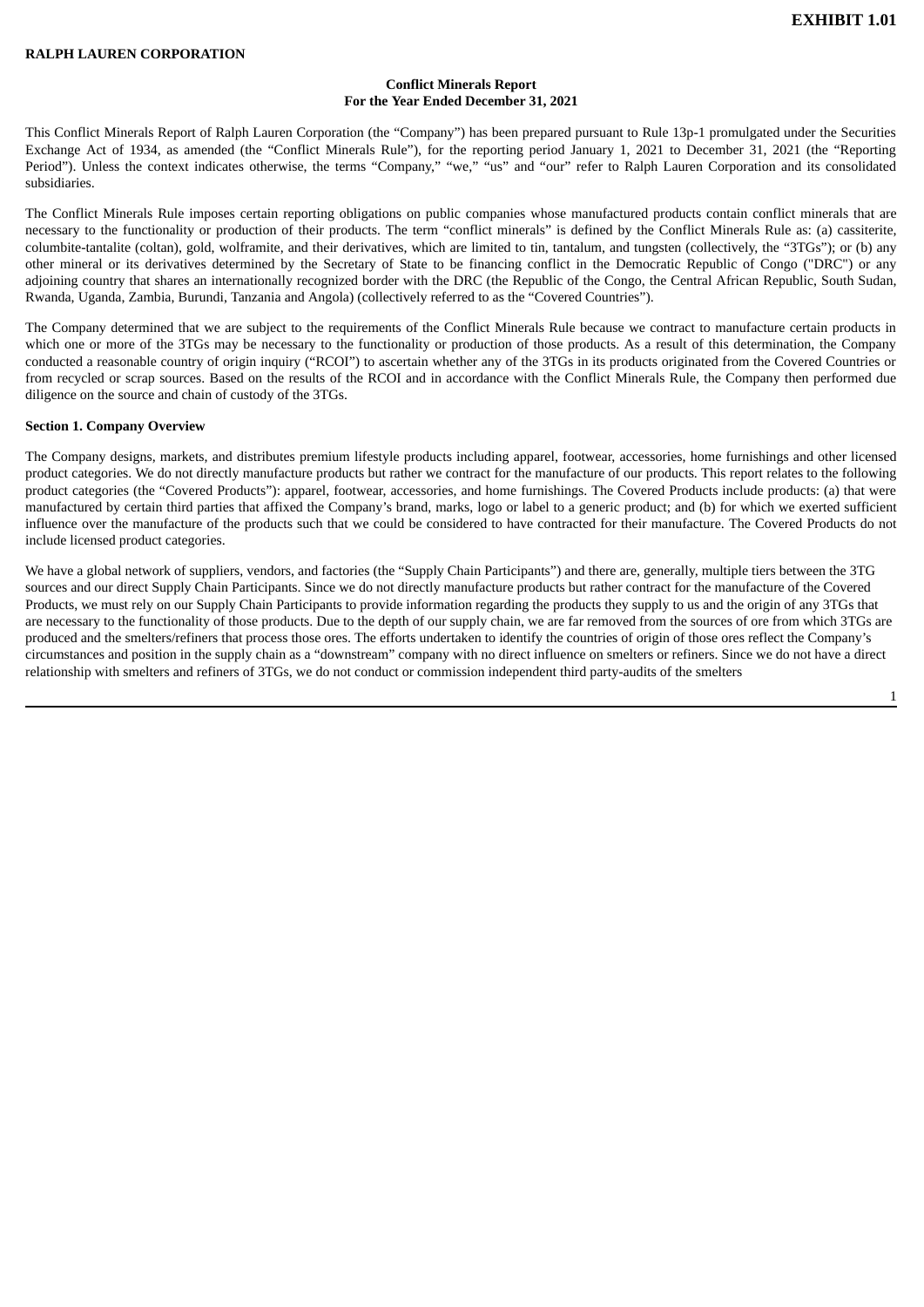and refiners from which our independent Supply Chain Participants source 3TGs. We rely upon industry initiatives, such as the Responsible Minerals Initiative ("RMI") founded by the Responsible Business Alliance ("RBA") for independent third-party audit information.

We are opposed to human rights abuses such as those occurring in the Covered Countries, and are committed to the principles of ethical business practices, including the responsible sourcing of 3TGs. We expect that our Supply Chain Participants share this commitment and require that they cooperate with us in the compliance of the Conflict Minerals Rule.

Our expectations with respect to sourcing 3TGs reflect our continuing commitment to: identify product manufactured for us that contain 3TGs; engage with our Supply Chain Participants to identify the origin of those 3TGs; and deliver products to our consumers that are manufactured in a responsible and ethical manner. As we enter into new contractual arrangements with our Supply Chain Participants, or our contracts renew, we include provisions requiring them to represent that they do not source 3TGs from non-certified mines in the Covered Countries, and that they will identify, document and disclose to us, the source origins of any 3TGs utilized in their supply chain.

## **Section 2. Reasonable Country of Origin Inquiry ("RCOI")**

Due to the complexity of our supply chain and the breadth of our product offerings, we developed a risk-based approach that focused on Supply Chain Participants who were: (a) direct finished goods vendors, and (b) suppliers of raw materials and components that we believed were likely to supply us with products containing any of the 3TGs (such as hardware or metal components suppliers). As a result of our review, we determined that during the Reporting Period, we contracted to manufacture certain Covered Products containing 3TGs which are necessary to the functionality or production of those products. Based on this determination, we then conducted an RCOI to ascertain whether any 3TGs in the Covered Products originated in the Covered Countries.

To determine the origin of the 3TGs in the Covered Products, we retained an independent third-party service provider (the "Service Provider"), to assist us in reviewing our supply chain. Utilizing the Service Provider's web-based software as a service tool, the Company requested its Supply Chain Participants to complete a survey (the "Conflict Minerals Survey"). The Conflict Minerals Survey was designed using the RMI's Conflict Minerals Reporting Template ("CMRT"). The Service Provider's system allowed suppliers to complete and upload the CMRT directly into the system, and it provided the users with the ability to assess and manage information, as well as track and manage communications with suppliers within the system. In certain limited instances, Supply Chain Participants were also contacted directly via email communication. The Conflict Minerals Survey was accompanied by an introductory message reiterating, to our Supply Chain Participants, our commitment to the responsible sourcing of 3TGs, and our expectations that our Supply Chain Participants share this commitment and cooperate with our compliance efforts.

The use of the CMRT allowed for some elimination of "out of scope" suppliers. The CMRT also allowed us to collect the following information from each of our Supply Chain Participants:

- the types of raw materials, product components or Covered Products such Supply Chain Participant provided to the Company during the Reporting Period;
- ii. information regarding the source or origin of any 3TGs, including the names and locations of smelters and refiners or source of 3TGs supplied to the Company;
- iii. whether any 3TGs supplied to the Company came from recycled or scrap sources; and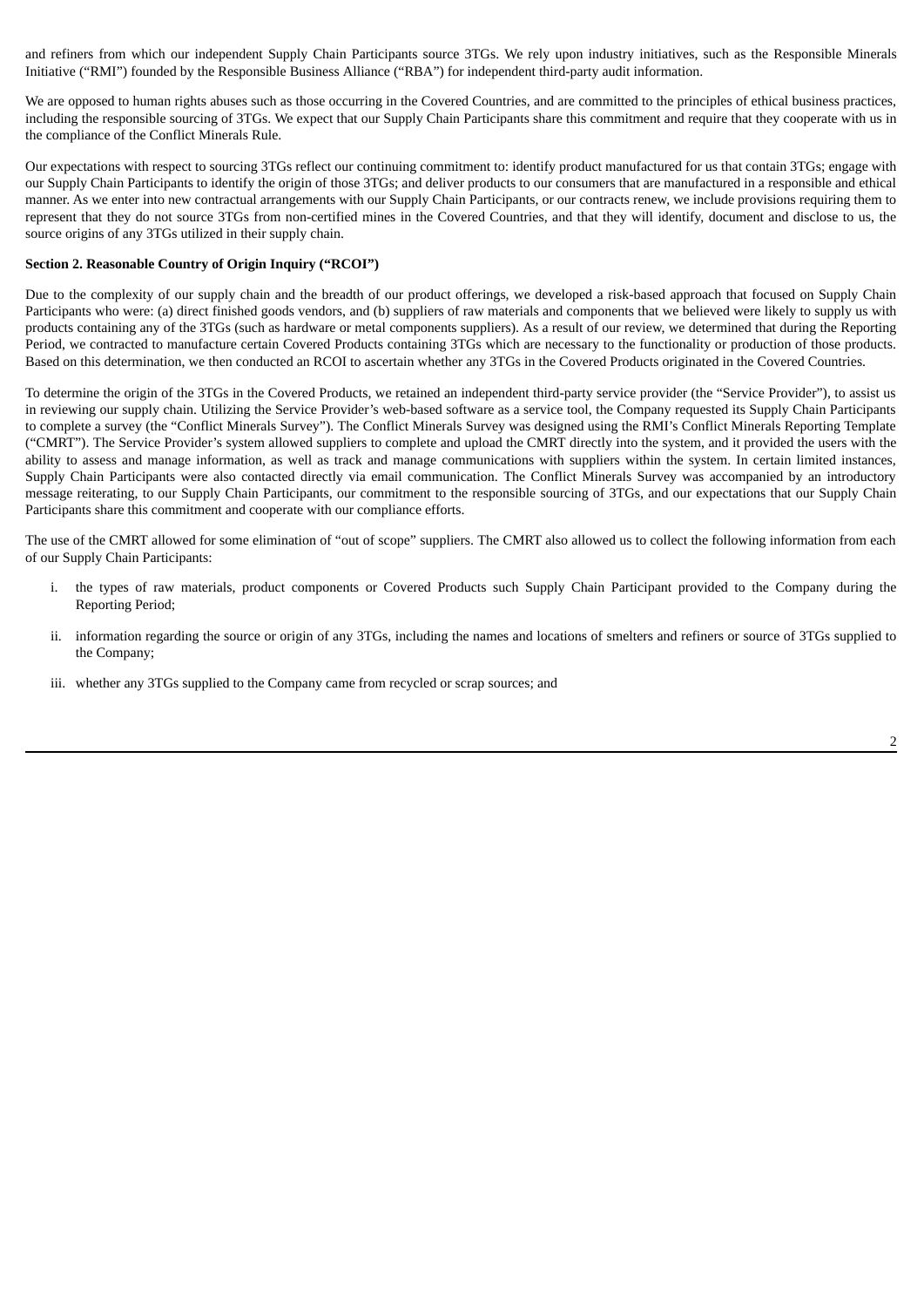iv. other additional information related to such Supply Chain Participant's sourcing and compliance activities.

Our Supply Chain Participants were required to submit completed CMRTs through the Service Provider's system. In addition to communicating with the Supply Chain Participants via the Service Provider's platform, the escalation process for non-responsive Supply Chain Participants also included at least three additional follow-up emails, telephone calls and direct communications, as necessary.

The Service Provider's software tool provided the ability to conduct automated data validation to review each completed CMRT for completeness, reasonableness, and consistency of answers. Upon receipt, all submitted forms were reviewed and classified as either "valid" or "invalid." All Supply Chain Participants who submitted incomplete or inconsistent answers were classified as "invalid" and were contacted for clarification on specific responses or to request the resubmission of a valid CMRT. Additionally, the Service Provider's platform provides Supply Chain Participants access to education and training resources to guide Supply Chain Participants on navigating through the CMRT, and best practices for corrective action methods and ways to improve their own internal programs. All communications were monitored and tracked in the Service Provider's Conflict Minerals portal for future reporting and transparency.

Based on the results of the RCOI and in accordance with the Conflict Minerals Rule, the Company then performed due diligence on the source and chain of custody of the 3TGs.

### **Section 3. Due Diligence Measures**

### *Design*

We based our due diligence measures, in all material respects, on the framework set forth in the Organisation for Economic Co-Operation and Development ("OECD") Due Diligence Guidance for Responsible Supply Chains of Minerals from Conflict-Affected and High Risk Areas: Third Edition, including the supplements on tin, tantalum, tungsten and gold ("OECD Guidance"). The OECD Guidance was written for both upstream and downstream companies in the supply chain. Since the Company is a "downstream" company, with no direct relationship or influence on smelters or refiners of 3TGs, our due diligence practices were tailored accordingly. We also consider the requirements of the European Union Conflicts Minerals Rule with respect to due diligence efforts.

### *Step 1: Establish Strong Company Management Systems*

The Company has developed management systems regarding the Conflict Minerals Rule. These systems include the following elements:

· *Internal Team*: The Company has established an internal team who is responsible for managing the due diligence process to comply with the Conflict Minerals Rule. This team includes representatives from the following departments at the Company: (i) Global Citizenship, Worker Well-Being; (ii) Global Manufacturing and Sourcing; (iii) Global Quality Assurance & Testing; and (iv) Legal. As previously noted, the Company also utilizes a Service Provider, to complement our internal Conflict Minerals team. The Service Provider assists with collecting and evaluating supply chain information regarding 3TGs, communicating with Supply Chain Participants, and developing and implementing due diligence measures. The Company leverages the Services Provider's dedicated multi-lingual program specialists who are trained in conflict minerals compliance and the intricacies of the CMRT and conflict minerals reporting;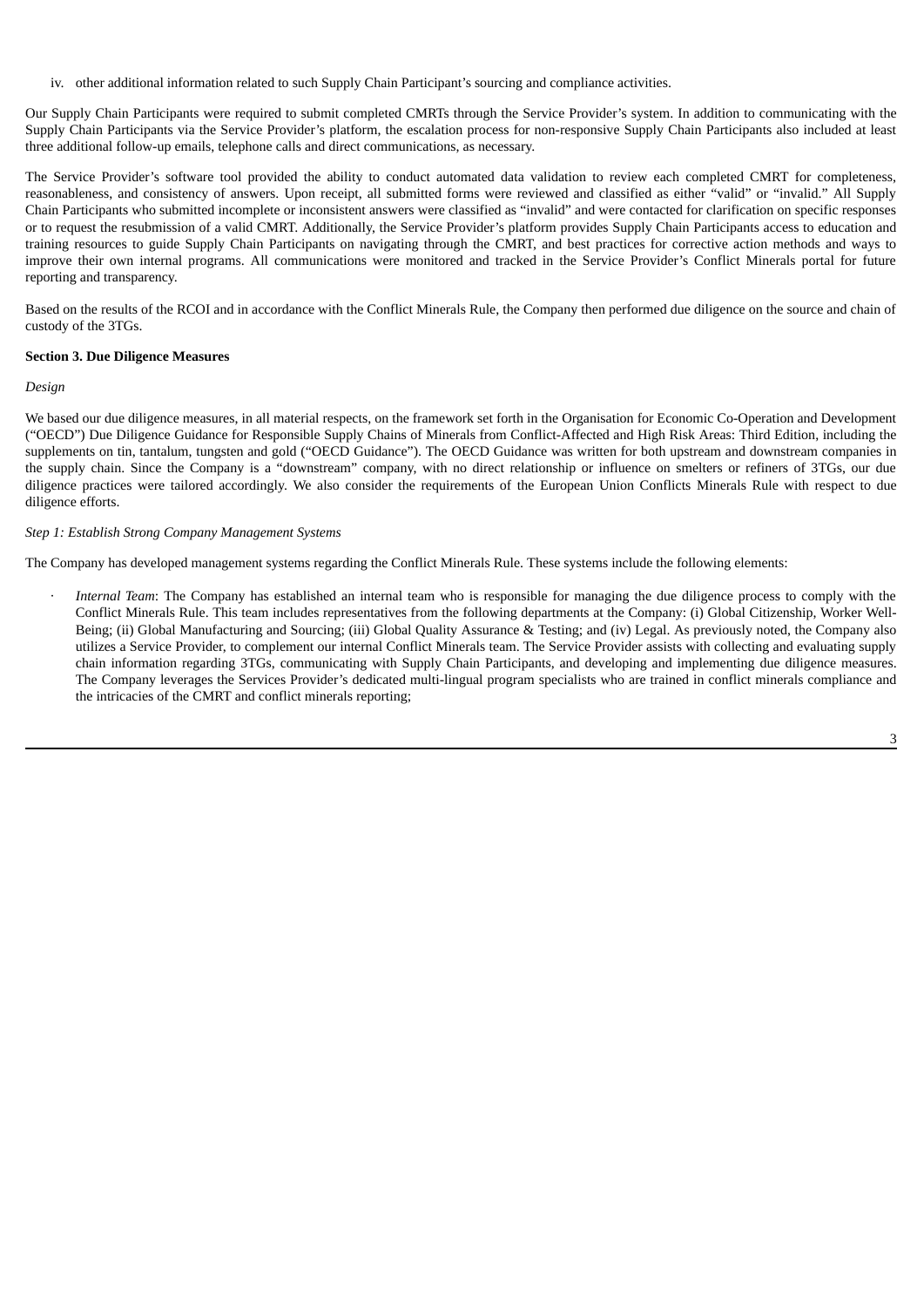- · *Control Systems*: The Company has established a control system which documents its due diligence activities, including findings and communications, within our supply chain. Utilizing the Service Provider's web-based system, we communicated the Company's expectations regarding compliance with the Conflict Minerals Rule, to our Supply Chain Participants, and followed-up with our Supply Chain Participants via e-mail and telephone conversations. All these activities are documented and retained in the Service Provider's database;
- · *Supplier Engagement*: As we enter into new or renew our existing contractual arrangements with our Supply Chain Participants, we include provisions requiring them to represent that they do not source 3TGs from non-certified mines in the Covered Countries, and that they will identify, document and disclose to us, the source origins of any 3TGs utilized in their supply chain. The Company provided each of its Supply Chain Participants with a CMRT, using the Service Provider's web-based tool. The Service Provider reviewed each survey and conducted due diligence by following-up on each Supply Chain Participant's responses in their Conflict Minerals Survey, as applicable. To further strengthen communication and engagement with Supply Chain Participants, we have also utilized the Service Provider's learning management systems, and provided all Supply Chain Participants with access to training material and courses which focus on responsible sourcing. For non-English speaking suppliers, Supply Chain Participants are provided access to the Service Provider's multilingual help desk support and other multilingual resources to provide guidance and educational opportunities related to properly filing the CMRT;
- · *Grievance Mechanism*: The Company has implemented a mechanism that provides for confidential reporting of suspected violations or concerns through the Company's *RL Hotline*, a reporting service that is maintained by an independent third party. Violations or grievances at the industry level may also be reported to the RMI directly, via the RMI Minerals Grievance Platform, accessible at: https://mineralsgrievanceplatform.org/; and
- · *Maintain Records*: The Company has implemented a document retention policy through the Service Provider's system which will retain Conflict Minerals-related documents, including the Supply Chain Participants' responses to Conflict Minerals Surveys and sources identified, for a period of five (5) years. The Service Provider's database can be audited by internal or external parties.

#### *Step 2: Supply Chain Risk Identification and Assessment*

Areas of risks are identified in the Service Provider's system based on criteria established for the Supply Chain Participants' responses. These risks are addressed by the Service Provider and members of the Company's internal Conflict Minerals team by contacting the Supply Chain Participant, gathering additional pertinent data (as necessary) and performing an assessment of such Supply Chain Participant's Conflict Minerals status.

As previously noted, our Supply Chain Participants consist of a global network of suppliers, vendors, and factories. As such, completed CMRTs from each of our Supply Chain Participants were comprehensive and, in most cases, included all facilities in such participant's network, not just the particular facility that produced the Company's Covered Products. As a result, because of the nature of our Supply Chain Participants' global network of factories and facilities, this report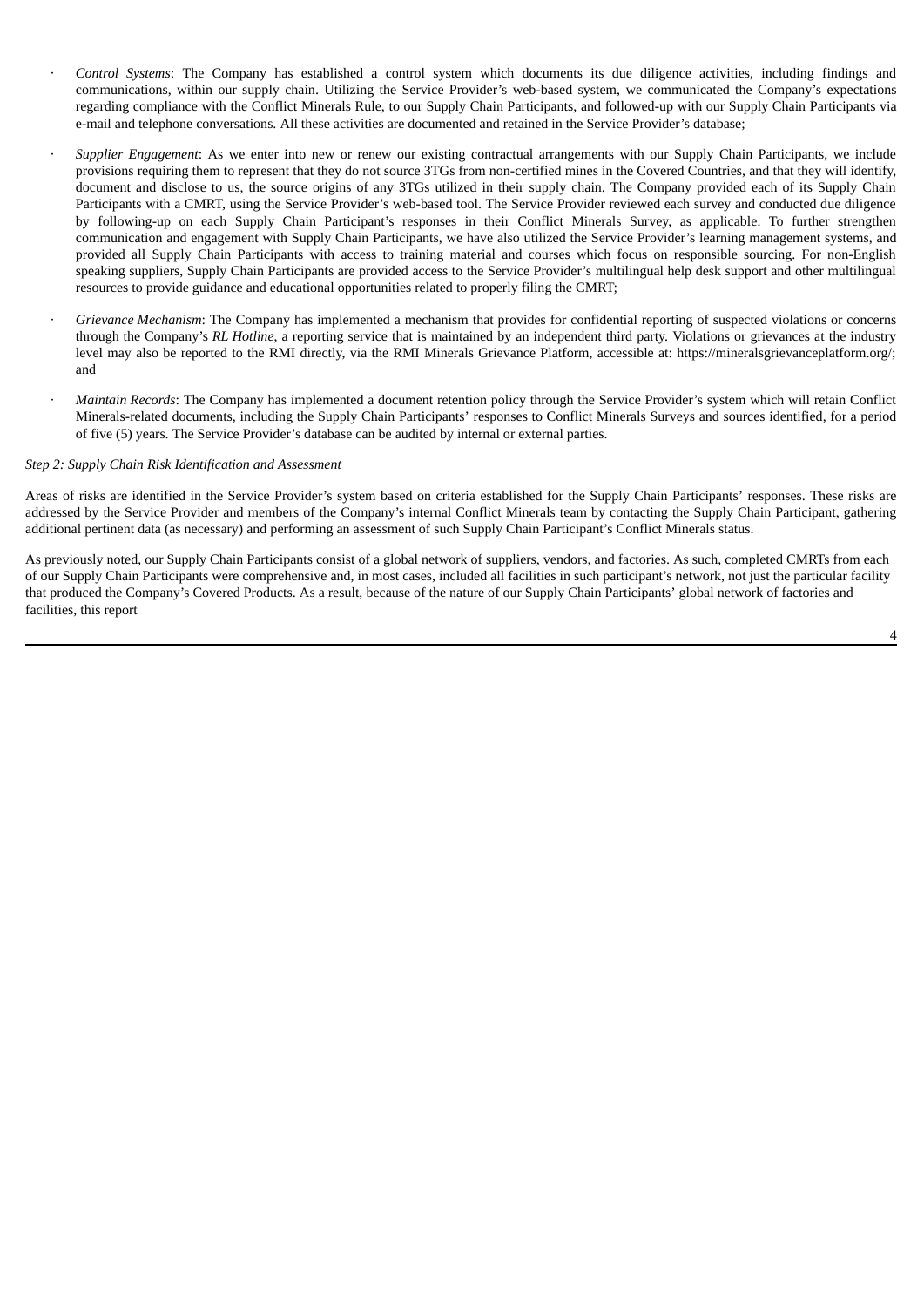may include more facilities than those that actually processed the 3TGs present in the Company's Covered Products.

To the extent that specific smelters or refiners of 3TGs were identified by our Supply Chain Participants, the Service Provider compared the responses from the completed CMRTs with the list of known processing facilities maintained by the RMI. The RMI list includes active participants in the RMI Responsible Minerals Assurance Process ("RMAP") Gold Standard, Tin and Tantalum Standard, Tungsten Standard, as applicable, as well as in the London Bullion Market Association Responsible Gold Audit Program and the Responsible Jewellery Council Chain of Custody Certification Program. Each identified facility was compared to the list of smelters and refiners maintained by RMI to ensure that facilities met the recognized definition of a 3TG processing facility. If a Supply Chain Participant indicated that the facility was certified as "Conflict-Free," the Service Provider confirmed that the name of such facility was listed by RMI and has undergone a successful audit against a standard in conformance with the OECD Guidance, such as the RMAP.

Once a facility was found to meet the RMI definition of a 3TG smelter or refiner, such facility was assessed for risk, based on the presence of red flag indicators including, but not limited to, those listed in the OECD Guidance, such as:

- Geographic location in countries subject to sanctions, such as Russia;
- Business dealings with or links to individuals or entities subject to sanctions;
- Geographic proximity to conflict-affected and high-risk areas, including the DRC and Covered Countries;
- RMAP audit status;
- Credible evidence of unethical or sourcing of Conflict Minerals;
- Known mineral source country of origin; and
- Peer Assessments conducted by credible third-party sources.

Additionally, the Supply Chain Participants were evaluated on whether they had implemented a program that incorporated the responsible sourcing due diligence measures, including conflict minerals practices and policies, as recommended by the OECD. Assessing whether a Supply Chain Participant's program meets the OECD Guidance assists us in identifying risk in our supply chain and in making key risk mitigation decisions as our Conflict Minerals compliance program evolves.

## *Step 3: Design and Implement a Strategy to Respond to Risks*

The Company's risk management plan to respond to any situations which might arise involving Conflict Minerals includes carrying out the due diligence described in this Report, understanding the products impacted by any supplied materials identified as containing 3TGs, understanding the extent of the Company's reliance on such materials, undertaking additional due diligence and risk mitigation to respond to identified risks, and communicating to our Supply Chain Participants that any 3TGs should be sourced responsibly where possible.

Feedback on CMRT submissions are provided directly to Supply Chain Participants, and multilingual educational resources regarding corrective action methods and improvements to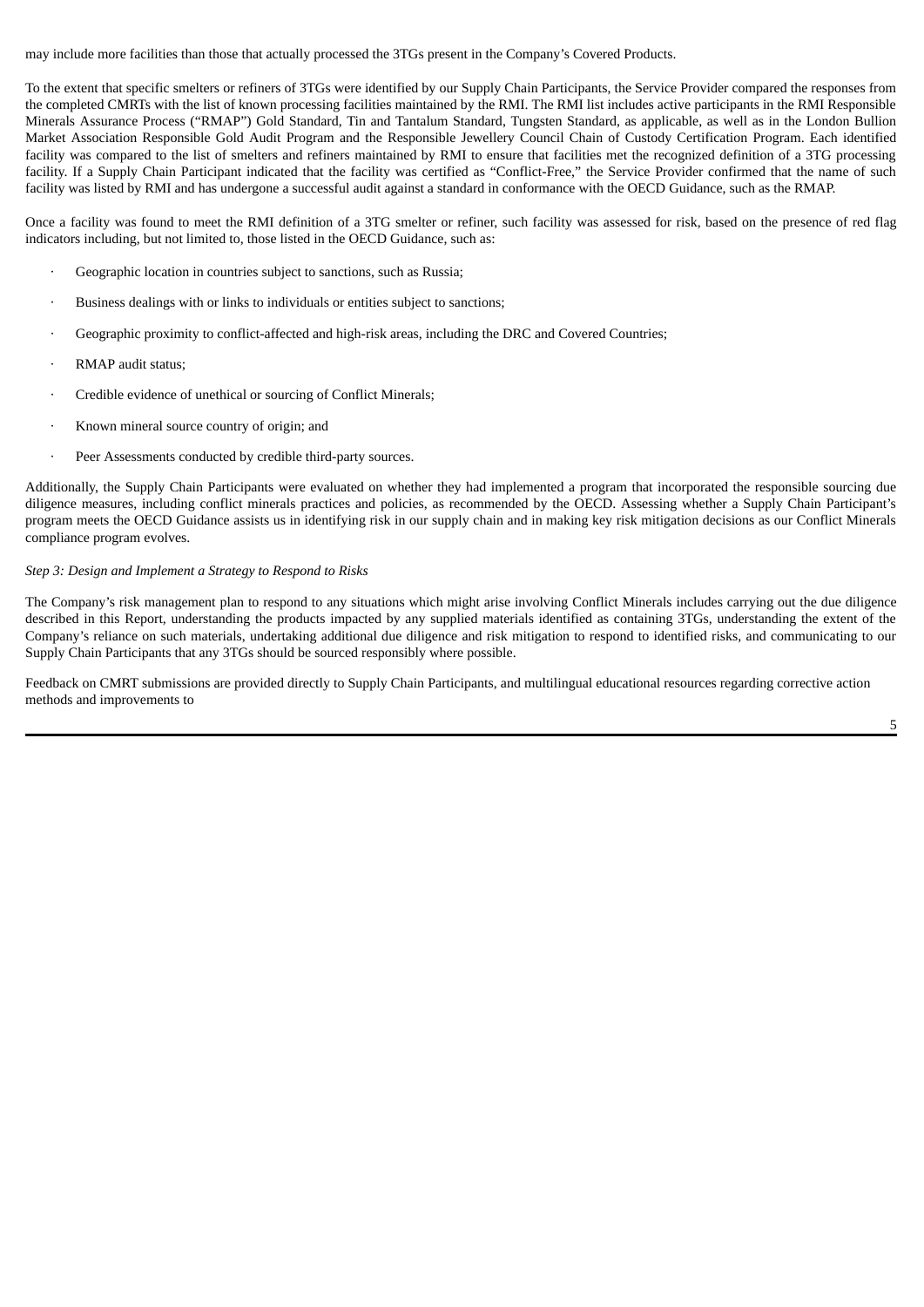supplier programs and processes are available at no expense on the Service Provider's platform. In accordance with OECD Guidance, risk mitigation will depend on the Supply Chain Participant's specific program, including such participant's due diligence measures, and corrective actions.

#### *Step 4: Independent Third Party Private Sector Audit*

We are not required to obtain an independent private sector audit ("IPSA"). If an IPSA is required in the future, we will outline the results of any required audit. We do not have a direct relationship with any 3TG smelters or refiners and do not perform or direct audits of these entities within our supply chain. Instead, we rely on third-party audits of smelters and refiners conducted as part of the RMI RMAP Audit Program, which uses independent private sector auditors to audit the source, including the mines of origin, and the chain of custody of the conflict minerals used by smelters and refiners that agree to participate in the program. The Service Provider also directly contacts smelters and refiners that are not currently enrolled in the RMAP to encourage their participation and gather information regarding each facilities' sourcing practices.

## *Step 5: Report on Supply Chain Due Diligence*

With the preparation and release of this Report, we have published a report of our due diligence measures with respect to the sourcing of 3TGs. A copy of this report is available at http://investor.ralphlauren.com. We have also publicly filed our Form SD and Conflict Minerals Report with the Securities and Exchange Commission (the "SEC").

### **Section 4. Due Diligence Findings**

Based on the survey responses received from our Supply Chain Participants, we believe that gold and tin are, or may be, necessary to the functionality or production of: (1) products that our Company contracts to be manufactured, including, but not limited to apparel, and metal components such as zippers, trims, rivets, buttons, and buckles, and (2) accessories, such as, watches and fine jewelry.

As previously noted, the Company does not have a direct relationship with smelters or refiners of 3TGs, and as a result, we must rely on our suppliers to provide us with smelter, refiner and country of origin data.

Based on our RCOI, we believe that the facilities that were used by our Supply Chain Participants to process the 3TGs that may be contained in our Covered Products included, but may not be limited to, the smelters and refiners listed in the chart attached hereto as Schedule A. As previously noted, many of the CMRTs collected were provided at the Supply Chain Participant's company or division level and therefore may include more facilities than those that actually processed the 3TGs present in the Company's Covered Products.

Based on the responses received, a total of 230 smelters and refiners were identified that appear on the list maintained by the RMI and were identified as active and conformant with the RMAP. Using the smelter and refiner information provided by our Supply Chain Participants, we determined that due to their location Russia, a country currently subject to economic sanctions by the U.S., the United Kingdom and the European Union, seven (7) facilities are deemed high risk facilities.

#### **Section 5. Steps to be Taken to Mitigate Risk**

We intend to take the following steps to improve our due diligence measures and/or endeavor to mitigate risks: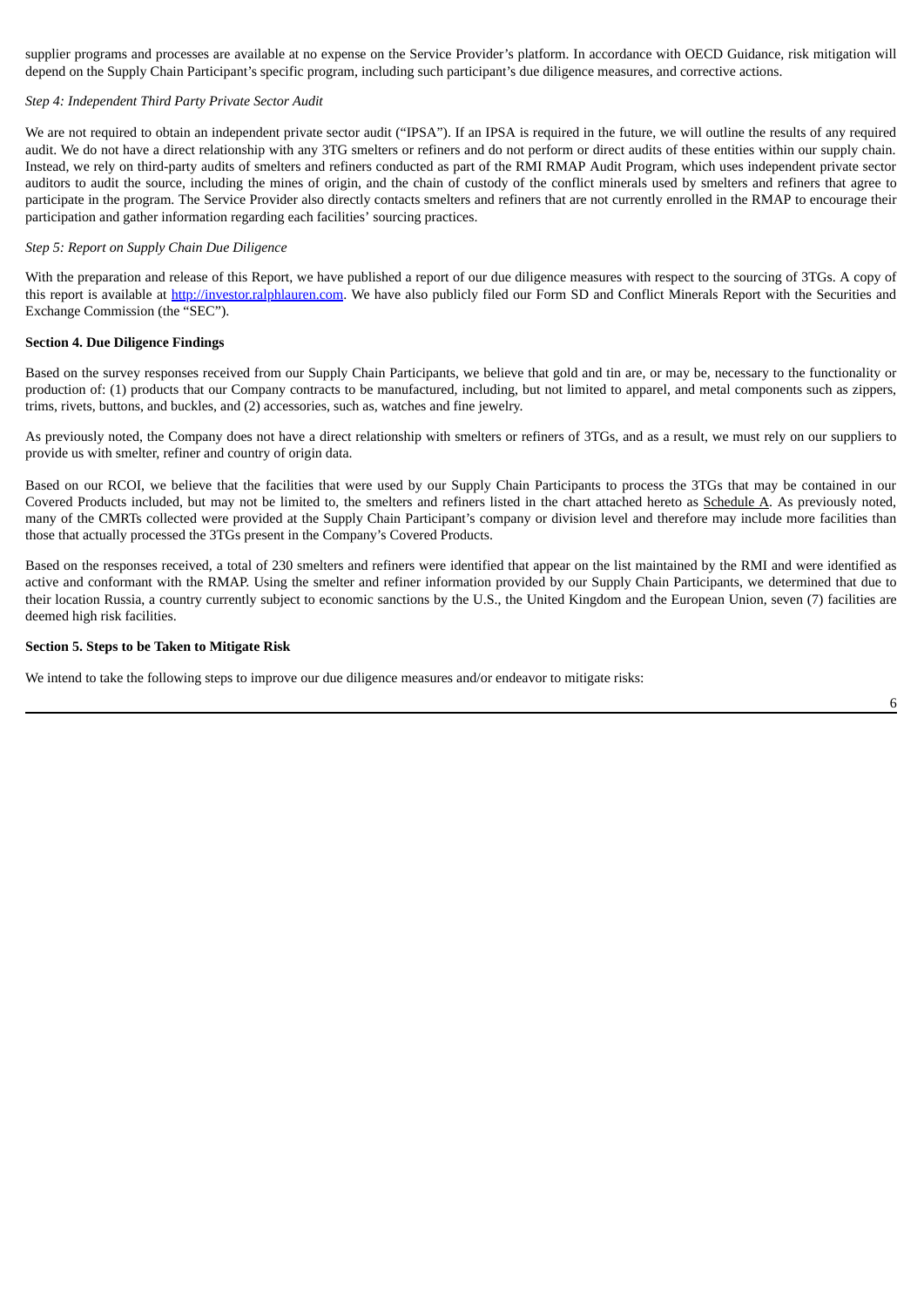- i. continue to communicate with our Supply Chain Participants regarding our expectations and requirements for compliance;
- ii. continue to refine the RCOI process and procedures in an effort to increase the Conflict Minerals Survey response rate and improve the content of our Supply Chain Participants' responses to the Conflict Minerals Survey;
- iii. continue to monitor information regarding global traceability of raw materials in our products and continue to assess the use and source of 3TGs in our supply chain;
- iv. engage with our Supply Chain Participants to conduct further due diligence on smelters in high risk countries;
- v. continue to raise awareness of our Supply Chain Participants by directing them to information and training resources regarding responsible sourcing of 3TGs and encouraging identified smelters and refiners to become audited in accordance with OECD Guidance;
- vi. continue to identify additional available resources to evaluate risks, including: comprehensive smelter and refinery databases with detailed listings and audit status, credible media reports relating to 3TG sourcing, and open source regulatory databases for comparing facilities against government watch and denied parties lists;
- vii. continue to monitor global legislative and regulatory developments and industry trends related to responsible sourcing focusing on human rights due diligence, transparency and risk mitigation; and
- viii. continue to participate in industry-based efforts, such as the working group on Conflict Minerals organized by the American Apparel & Footwear Association, and relevant trade associations, such as the National Retail Federation and the United States Fashion Industry Association, to encourage further improvement and reliability in 3TG traceability programs, encourage responsible sourcing of 3TGs and to define and implement best practices.

# SPECIAL NOTE REGARDING FORWARD LOOKING STATEMENTS

Certain statements in this report or incorporated by reference into report, in future filings by us with the SEC, in our press releases, and in oral statements made from time to time by us or on our behalf constitute "forward-looking statements" within the meaning of the Private Securities Litigation Reform Act of 1995. Forward-looking statements are based on current expectations and are indicated by words or phrases such as "anticipate,", "outlook", "estimate," "expect," "project," "believe," "envision," "can", "will" and similar words or phrases. These forward-looking statements involve known and unknown risks, uncertainties, and other factors which may cause actual results, performance, or achievements to be materially different from the future results, performance, or achievements expressed in or implied by such forward-looking statements. We undertake no obligation to publicly update or revise any forward-looking statements, whether as a result of new information, future events, or otherwise.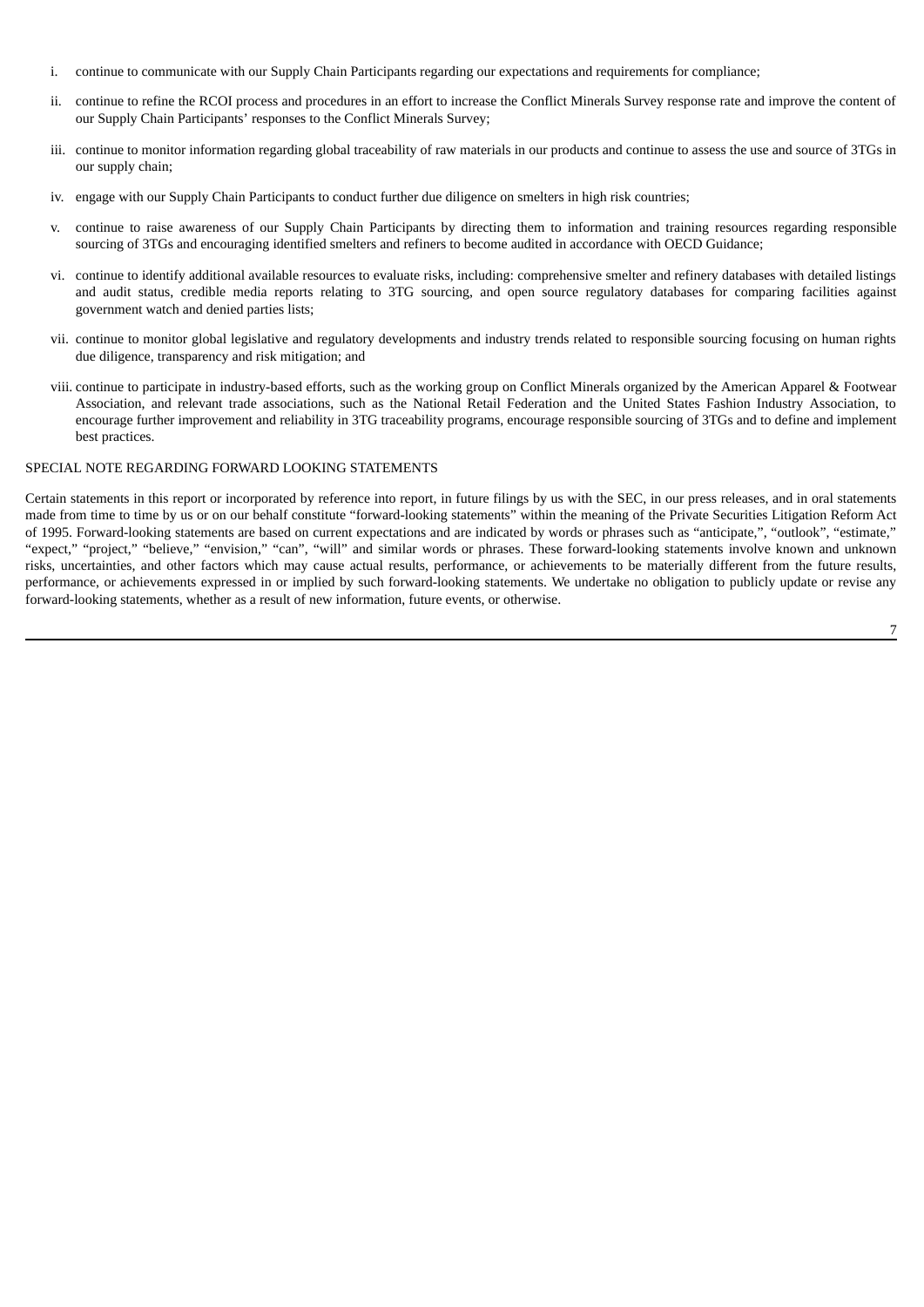# **Schedule A**

|      | <b>METAL</b> | <b>SMELTER OR REFINER NAME</b>                                     | <b>LOCATION</b> | <b>SMELTER OR REFINER ID</b> |
|------|--------------|--------------------------------------------------------------------|-----------------|------------------------------|
| Gold |              | L'Orfebre S.A.                                                     | Andorra         | CID002762                    |
| Gold |              | Western Australian Mint (T/a The Perth Mint)                       | Australia       | CID002030                    |
| Gold |              | Ogussa Osterreichische Gold- und Silber-Scheideanstalt<br>GmbH     | Austria         | CID002779                    |
| Gold |              | Umicore S.A. Business Unit Precious Metals Refining                | Belgium         | CID001980                    |
| Gold |              | AngloGold Ashanti Corrego do Sitio Mineracao                       | <b>Brazil</b>   | CID000058                    |
| Gold |              | <b>Marsam Metals</b>                                               | <b>Brazil</b>   | CID002606                    |
| Gold |              | <b>CCR Refinery - Glencore Canada Corporation</b>                  | Canada          | CID000185                    |
| Gold |              | Asahi Refining Canada Ltd.                                         | Canada          | CID000924                    |
| Gold |              | Royal Canadian Mint                                                | Canada          | CID001534                    |
| Gold |              | Planta Recuperadora de Metales SpA                                 | Chile           | CID002919                    |
| Gold |              | Metalor Technologies (Hong Kong) Ltd.                              | China           | CID001149                    |
| Gold |              | Shandong Zhaojin Gold & Silver Refinery Co., Ltd.                  | China           | CID001622                    |
| Gold |              | Heraeus Metals Hong Kong Ltd.                                      | China           | CID000707                    |
| Gold |              | Inner Mongolia Qiankun Gold and Silver Refinery Share<br>Co., Ltd. | China           | CID000801                    |
| Gold |              | Jiangxi Copper Co., Ltd.                                           | China           | CID000855                    |
| Gold |              | Metalor Technologies (Suzhou) Ltd.                                 | China           | CID001147                    |
| Gold |              | Sichuan Tianze Precious Metals Co., Ltd.                           | China           | CID001736                    |
| Gold |              | The Refinery of Shandong Gold Mining Co., Ltd.                     | China           | CID001916                    |
| Gold |              | Zhongyuan Gold Smelter of Zhongjin Gold Corporation                | China           | CID002224                    |
| Gold |              | Gold Refinery of Zijin Mining Group Co., Ltd.                      | China           | CID002243                    |
| Gold |              | <b>Guangdong Jinding Gold Limited</b>                              | China           | CID002312                    |
| Gold |              | SAFINA A.S.                                                        | Czechia         | CID002290                    |
| Gold |              | <b>SAAMP</b>                                                       | France          | CID002761                    |
| Gold |              | Aurubis AG                                                         | Germany         | CID000113                    |
| Gold |              | Allgemeine Gold-und Silberscheideanstalt A.G.                      | Germany         | CID000035                    |
| Gold |              | C. Hafner GmbH + Co. KG                                            | Germany         | CID000176                    |
| Gold |              | Heimerle + Meule GmbH                                              | Germany         | CID000694                    |
| Gold |              | WIELAND Edelmetalle GmbH                                           | Germany         | CID002778                    |
| Gold |              | Heraeus Precious Metals GmbH & Co. KG                              | Germany         | CID000711                    |
| Gold |              | Degussa Sonne / Mond Goldhandel GmbH                               | Germany         | CID002867                    |
| Gold |              | MMTC-PAMP India Pvt., Ltd.                                         | India           | CID002509                    |
| Gold |              | <b>Bangalore Refinery</b>                                          | India           | CID002863                    |
| Gold |              | PT Aneka Tambang (Persero) Tbk                                     | Indonesia       | CID001397                    |
| Gold |              | Chimet S.p.A.                                                      | Italy           | CID000233                    |
| Gold |              | T.C.A S.p.A                                                        | Italy           | CID002580                    |
| Gold |              | 8853 S.p.A.                                                        | Italy           | CID002763                    |
| Gold |              | Italpreziosi                                                       | Italy           | CID002765                    |
| Gold |              | Safimet S.p.A                                                      | Italy           | CID002973                    |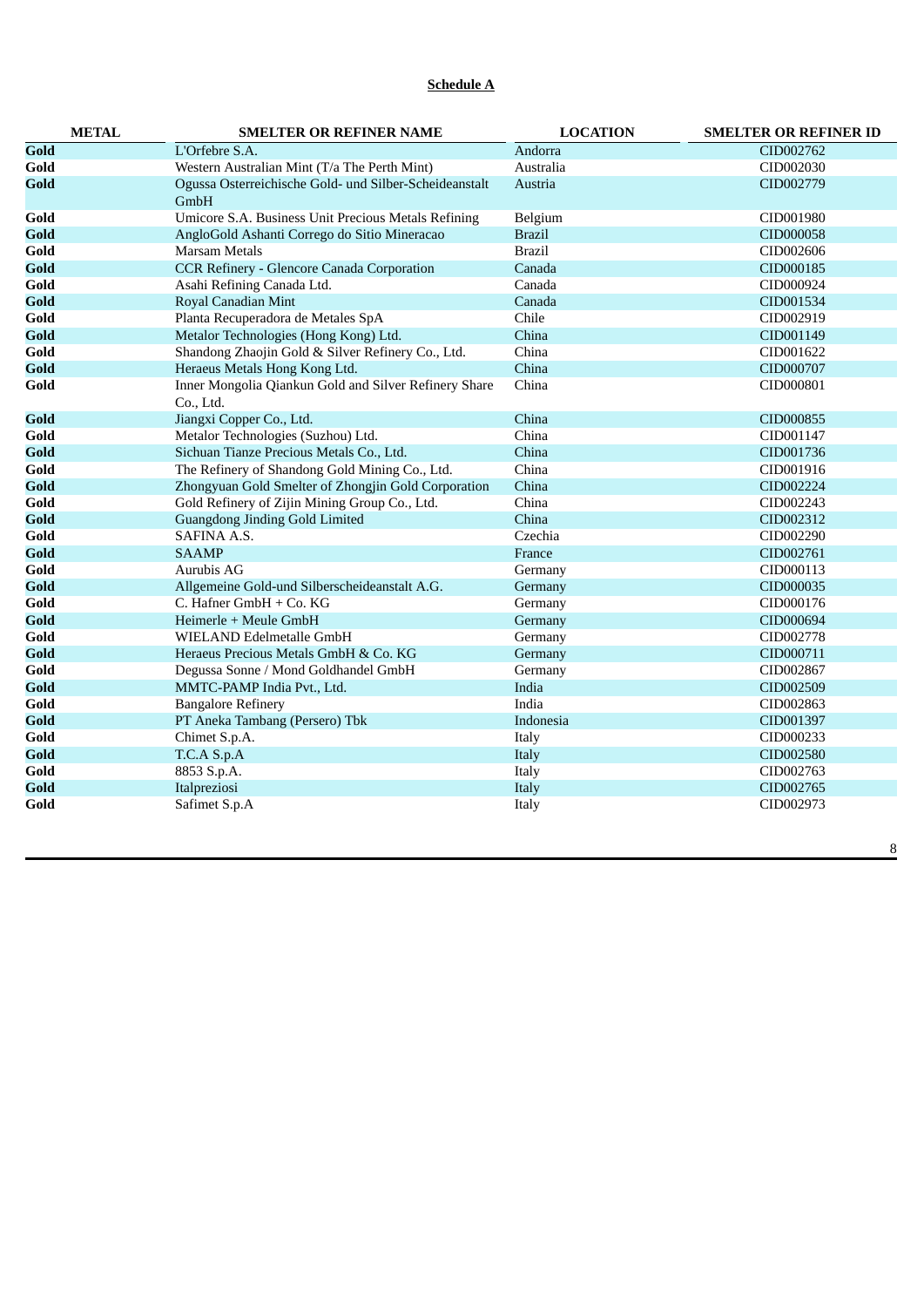| <b>METAL</b> | <b>SMELTER OR REFINER NAME</b>                                                 | <b>LOCATION</b>           | <b>SMELTER OR REFINER ID</b> |
|--------------|--------------------------------------------------------------------------------|---------------------------|------------------------------|
| Gold         | Aida Chemical Industries Co., Ltd.                                             | Japan                     | CID000019                    |
| Gold         | Asahi Pretec Corp.                                                             | Japan                     | CID000082                    |
| Gold         | Asaka Riken Co., Ltd.                                                          | Japan                     | CID000090                    |
| Gold         | Chugai Mining                                                                  | Japan                     | CID000264                    |
| Gold         | Dowa                                                                           | Japan                     | CID000401                    |
| Gold         | Eco-System Recycling Co., Ltd. East Plant                                      | Japan                     | CID000425                    |
| Gold         | Global Tungsten & Powders Corp.                                                | Japan                     | CID000568                    |
| Gold         | Ishifuku Metal Industry Co., Ltd.                                              | Japan                     | CID000807                    |
| Gold         | Japan Mint                                                                     | Japan                     | CID000823                    |
| Gold         | JX Nippon Mining & Metals Co., Ltd.                                            | Japan                     | CID000937                    |
| Gold         | Kojima Chemicals Co., Ltd.                                                     | Japan                     | CID000981                    |
| Gold         | Matsuda Sangyo Co., Ltd.                                                       | Japan                     | CID001119                    |
| Gold         | Mitsubishi Materials Corporation                                               | Japan                     | CID001188                    |
| Gold         | Mitsui Mining and Smelting Co., Ltd.                                           | Japan                     | CID001193                    |
| Gold         | Nihon Material Co., Ltd.                                                       | Japan                     | CID001259                    |
| Gold         | Ohura Precious Metal Industry Co., Ltd.                                        | Japan                     | CID001325                    |
| Gold         | Sumitomo Metal Mining Co., Ltd.                                                | Japan                     | CID001798                    |
| Gold         | Tanaka Kikinzoku Kogyo K.K.                                                    | Japan                     | CID001875                    |
| Gold         | Tokuriki Honten Co., Ltd.                                                      | Japan                     | CID001938                    |
| Gold         | Xiamen Tungsten Co., Ltd.                                                      | Japan                     | CID002082                    |
| Gold         | Yamakin Co., Ltd.                                                              | Japan                     | CID002100                    |
| Gold         | Yokohama Metal Co., Ltd.                                                       | Japan                     | CID002129                    |
| Gold         | Chenzhou Diamond Tungsten Products Co., Ltd.                                   | Japan                     | CID002513                    |
| Gold         | Eco-System Recycling Co., Ltd. North Plant                                     | Japan                     | CID003424                    |
| Gold         | Eco-System Recycling Co., Ltd. West Plant                                      | Japan                     | CID003425                    |
| Gold         | Kazzinc                                                                        | Kazakhstan                | CID000957                    |
| Gold         | TOO Tau-Ken-Altyn                                                              | Kazakhstan                | CID002615                    |
| Gold         | DSC (Do Sung Corporation)                                                      | Korea, Republic Of        | CID000359                    |
| Gold         | LT Metal Ltd.                                                                  | Korea, Republic Of        | CID000689                    |
| Gold         | LS-NIKKO Copper Inc.                                                           | Korea, Republic Of        | CID001078                    |
| Gold         | <b>Samduck Precious Metals</b>                                                 | Korea, Republic Of        | CID001555                    |
| Gold         | Torecom                                                                        | Korea, Republic Of        | CID001955                    |
| Gold         | Korea Zinc Co., Ltd.                                                           | Korea, Republic Of        | CID002605                    |
| Gold         | SungEel HiMetal Co., Ltd.                                                      | Korea, Republic Of        | CID002918                    |
| Gold         | Kyrgyzaltyn JSC                                                                | Kyrgyzstan                | CID001029                    |
| Gold         | Metalurgica Met-Mex Penoles S.A. De C.V.                                       | Mexico                    | CID001161                    |
| Gold         | REMONDIS PMR B.V.                                                              | Netherlands               | CID002582                    |
| Gold         | Bangko Sentral ng Pilipinas (Central Bank of the<br>Philippines)               | Philippines               | CID000128                    |
| Gold         | KGHM Polska Miedz Spolka Akcyjna                                               | Poland                    | CID002511                    |
| Gold         | <b>OJSC Novosibirsk Refinery</b>                                               | <b>Russian Federation</b> | CID000493                    |
| Gold         | <b>JSC</b> Uralelectromed                                                      | <b>Russian Federation</b> | CID000929                    |
| Gold         | Moscow Special Alloys Processing Plant                                         | <b>Russian Federation</b> | CID001204                    |
| Gold         | OJSC "The Gulidov Krasnoyarsk Non-Ferrous Metals<br>Plant" (OJSC Krastsvetmet) | <b>Russian Federation</b> | CID001326                    |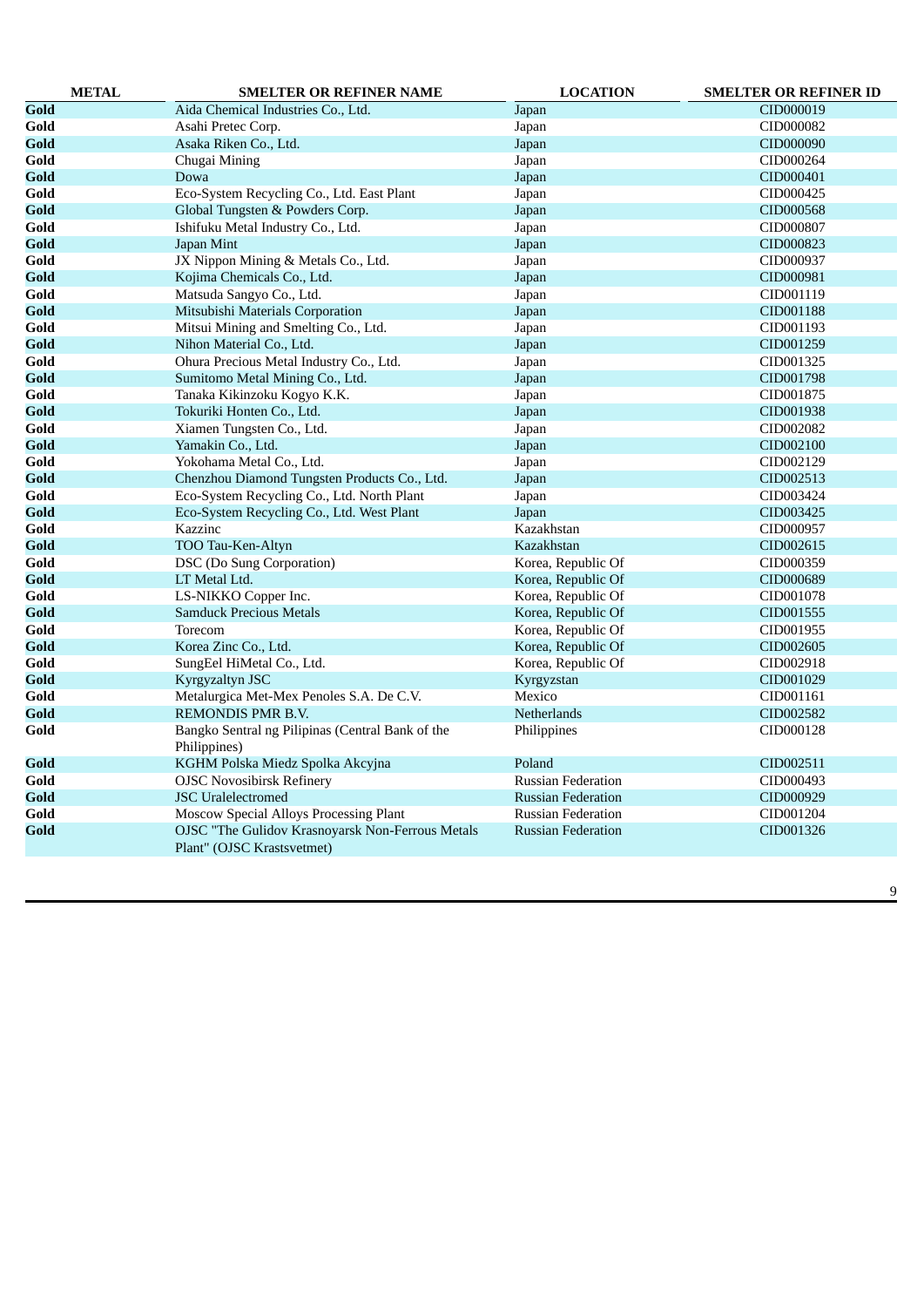| <b>METAL</b>    | <b>SMELTER OR REFINER NAME</b>                       | <b>LOCATION</b>             | <b>SMELTER OR REFINER ID</b> |
|-----------------|------------------------------------------------------|-----------------------------|------------------------------|
| Gold            | Prioksky Plant of Non-Ferrous Metals                 | <b>Russian Federation</b>   | CID001386                    |
| Gold            | SOE Shyolkovsky Factory of Secondary Precious Metals | <b>Russian Federation</b>   | CID001756                    |
| Gold            | Metalor Technologies (Singapore) Pte., Ltd.          | Singapore                   | CID001152                    |
| Gold            | Rand Refinery (Pty) Ltd.                             | South Africa                | CID001512                    |
| Gold            | <b>AU Traders and Refiners</b>                       | South Africa                | CID002850                    |
| Gold            | SEMPSA Joyeria Plateria S.A.                         | Spain                       | CID001585                    |
| Gold            | <b>Boliden AB</b>                                    | Sweden                      | CID000157                    |
| Gold            | Argor-Heraeus S.A.                                   | Switzerland                 | CID000077                    |
| Gold            | PAMP S.A.                                            | Switzerland                 | CID001352                    |
| Gold            | Cendres + Metaux S.A.                                | Switzerland                 | CID000189                    |
| Gold            | Metalor Technologies S.A.                            | Switzerland                 | CID001153                    |
| Gold            | PX Precinox S.A.                                     | Switzerland                 | CID001498                    |
| Gold            | Valcambi S.A.                                        | Switzerland                 | CID002003                    |
| Gold            | Solar Applied Materials Technology Corp.             | Taiwan, Province Of China   | CID001761                    |
| Gold            | Singway Technology Co., Ltd.                         | Taiwan, Province Of China   | CID002516                    |
| Gold            | <b>Umicore Precious Metals Thailand</b>              | Thailand                    | CID002314                    |
| Gold            | <b>Istanbul Gold Refinery</b>                        | Turkey                      | CID000814                    |
| Gold            | Nadir Metal Rafineri San. Ve Tic. A.S.               | Turkey                      | CID001220                    |
| Gold            | Al Etihad Gold Refinery DMCC                         | <b>United Arab Emirates</b> | CID002560                    |
| Gold            | <b>Emirates Gold DMCC</b>                            | <b>United Arab Emirates</b> | CID002561                    |
| Gold            | <b>Advanced Chemical Company</b>                     | <b>USA</b>                  | CID000015                    |
| Gold            | Asahi Refining USA Inc.                              | <b>USA</b>                  | CID000920                    |
| Gold            | Kennecott Utah Copper LLC                            | <b>USA</b>                  | CID000969                    |
| Gold            | Materion                                             | <b>USA</b>                  | CID001113                    |
| Gold            | <b>Metalor USA Refining Corporation</b>              | <b>USA</b>                  | CID001157                    |
| Gold            | United Precious Metal Refining, Inc.                 | <b>USA</b>                  | CID001993                    |
| Gold            | <b>Geib Refining Corporation</b>                     | <b>USA</b>                  | CID002459                    |
| Gold            | Almalyk Mining and Metallurgical Complex (AMMC)      | Uzbekistan                  | CID000041                    |
| Gold            | Navoi Mining and Metallurgical Combinat              | <b>Uzbekistan</b>           | CID001236                    |
| Tantalum        | LSM Brasil S.A.                                      | <b>Brazil</b>               | CID001076                    |
| <b>Tantalum</b> | Mineracao Taboca S.A.                                | <b>Brazil</b>               | CID001175                    |
| Tantalum        | Resind Industria e Comercio Ltda.                    | <b>Brazil</b>               | CID002707                    |
| Tantalum        | Changsha South Tantalum Niobium Co., Ltd.            | China                       | CID000211                    |
| Tantalum        | F&X Electro-Materials Ltd.                           | China                       | CID000460                    |
| Tantalum        | Guangdong Zhiyuan New Material Co., Ltd.             | China                       | CID000616                    |
| Tantalum        | JiuJiang JinXin Nonferrous Metals Co., Ltd.          | China                       | CID000914                    |
| Tantalum        | Jiujiang Tanbre Co., Ltd.                            | China                       | CID000917                    |
| Tantalum        | Ningxia Orient Tantalum Industry Co., Ltd.           | China                       | CID001277                    |
| Tantalum        | Yanling Jincheng Tantalum & Niobium Co., Ltd.        | China                       | CID001522                    |
| Tantalum        | Hengyang King Xing Lifeng New Materials Co., Ltd.    | China                       | CID002492                    |
| Tantalum        | FIR Metals & Resource Ltd.                           | China                       | CID002505                    |
| Tantalum        | Jiujiang Zhongao Tantalum & Niobium Co., Ltd.        | China                       | CID002506                    |
| Tantalum        | XinXing HaoRong Electronic Material Co., Ltd.        | China                       | CID002508                    |
|                 |                                                      |                             |                              |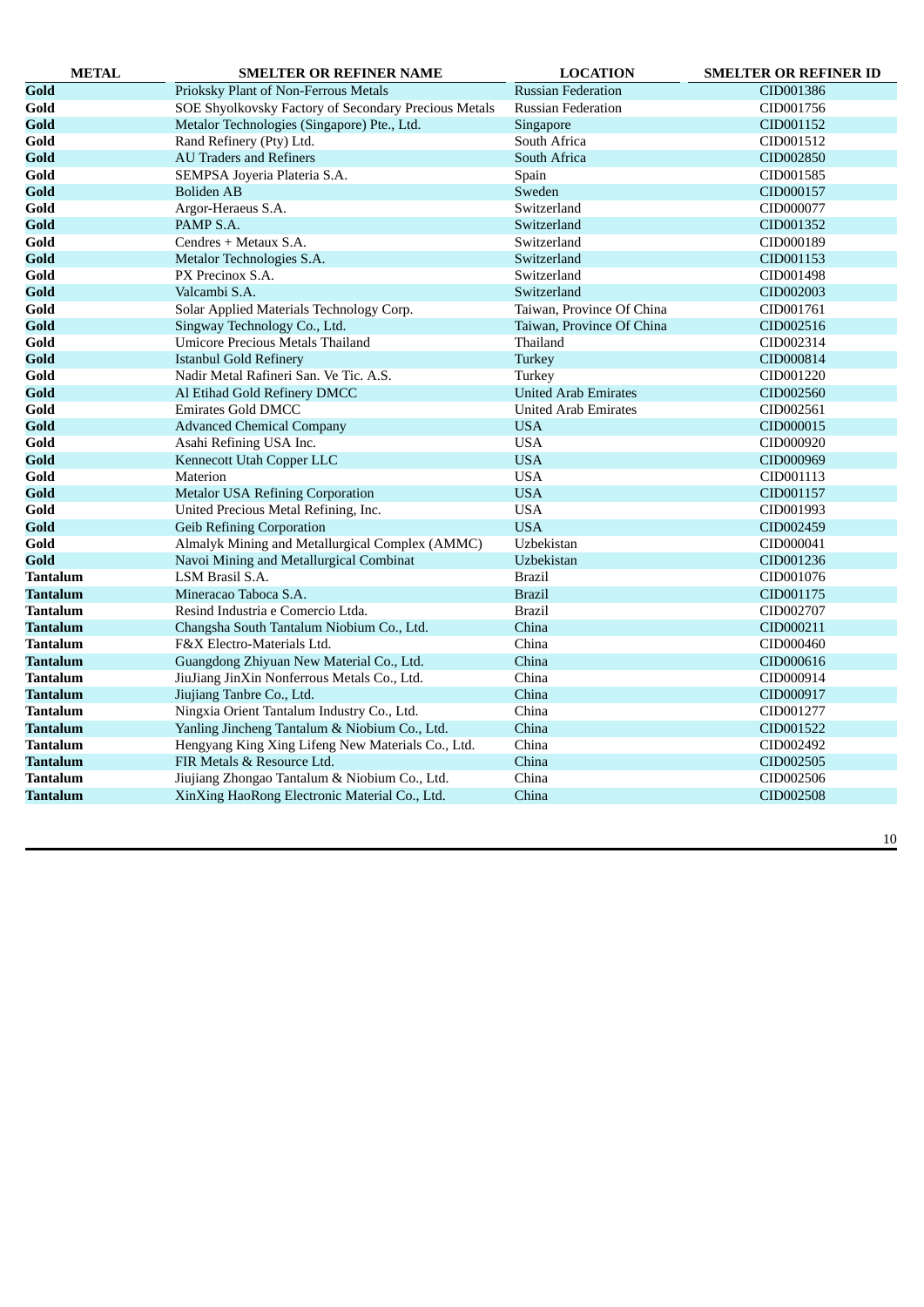| <b>METAL</b>    | <b>SMELTER OR REFINER NAME</b>                    | <b>LOCATION</b>                            | <b>SMELTER OR REFINER ID</b> |
|-----------------|---------------------------------------------------|--------------------------------------------|------------------------------|
| <b>Tantalum</b> | Jiangxi Dinghai Tantalum & Niobium Co., Ltd.      | China                                      | CID002512                    |
| <b>Tantalum</b> | Jiangxi Tuohong New Raw Material                  | China                                      | CID002842                    |
| <b>Tantalum</b> | <b>NPM Silmet AS</b>                              | Estonia                                    | CID001200                    |
| <b>Tantalum</b> | H.C. Starck Tantalum and Niobium GmbH             | Germany                                    | CID002545                    |
| Tantalum        | H.C. Starck Hermsdorf GmbH                        | Germany                                    | CID002547                    |
| <b>Tantalum</b> | H.C. Starck Smelting GmbH & Co. KG                | Germany                                    | CID002550                    |
| <b>Tantalum</b> | Metallurgical Products India Pvt., Ltd.           | India                                      | CID001163                    |
| <b>Tantalum</b> | Mitsui Mining and Smelting Co., Ltd.              | Japan                                      | CID001192                    |
| Tantalum        | Taki Chemical Co., Ltd.                           | Japan                                      | CID001869                    |
| <b>Tantalum</b> | H.C. Starck Ltd.                                  | Japan                                      | CID002549                    |
| <b>Tantalum</b> | Global Advanced Metals Aizu                       | Japan                                      | CID002558                    |
| Tantalum        | Ulba Metallurgical Plant JSC                      | Kazakhstan                                 | CID001969                    |
| Tantalum        | <b>KEMET Blue Metals</b>                          | Mexico                                     | CID002539                    |
| <b>Tantalum</b> | Solikamsk Magnesium Works OAO                     | <b>Russian Federation</b>                  | CID001769                    |
| Tantalum        | H.C. Starck Co., Ltd.                             | Thailand                                   | CID002544                    |
| <b>Tantalum</b> | QuantumClean                                      | United States Of America                   | CID001508                    |
| <b>Tantalum</b> | <b>Telex Metals</b>                               | <b>United States Of America</b>            | CID001891                    |
| <b>Tantalum</b> | D Block Metals, LLC                               | United States Of America                   | CID002504                    |
| <b>Tantalum</b> | H.C. Starck Inc.                                  | <b>United States Of America</b>            | CID002548                    |
| <b>Tantalum</b> | Global Advanced Metals Boyertown                  | United States Of America                   | CID002557                    |
| Tin             | PT Timah Tbk Mentok                               | Indonesia                                  | CID001482                    |
| Tin             | Metallo Belgium N.V.                              | Belgium                                    | CID002773                    |
| Tin             | <b>EM Vinto</b>                                   | <b>Bolivia (Plurinational State</b><br>Of) | CID000438                    |
| Tin             | Operaciones Metalurgicas S.A.                     | <b>Bolivia (Plurinational State</b><br>Of) | CID001337                    |
| Tin             | Mineracao Taboca S.A.                             | <b>Brazil</b>                              | CID001173                    |
| Tin             | Soft Metais Ltda.                                 | <b>Brazil</b>                              | CID001758                    |
| Tin             | White Solder Metalurgia e Mineracao Ltda.         | <b>Brazil</b>                              | CID002036                    |
| Tin             | Magnu's Minerais Metais e Ligas Ltda.             | <b>Brazil</b>                              | CID002468                    |
| Tin             | Melt Metais e Ligas S.A.                          | <b>Brazil</b>                              | CID002500                    |
| Tin             | Resind Industria e Comercio Ltda.                 | <b>Brazil</b>                              | CID002706                    |
| Tin             | Yunnan Tin Company Limited                        | China                                      | CID002180                    |
| Tin             | China Tin Group Co., Ltd.                         | China                                      | CID001070                    |
| Tin             | Chenzhou Yunxiang Mining and Metallurgy Co., Ltd. | China                                      | CID000228                    |
| Tin             | Gejiu Non-Ferrous Metal Processing Co., Ltd.      | China                                      | CID000538                    |
| Tin             | Gejiu Zili Mining And Metallurgy Co., Ltd.        | China                                      | CID000555                    |
| Tin             | Gejiu Kai Meng Industry and Trade LLC             | China                                      | CID000942                    |
| Tin             | Jiangxi New Nanshan Technology Ltd.               | China                                      | CID001231                    |
| Tin             | Gejiu Yunxin Nonferrous Electrolysis Co., Ltd.    | China                                      | CID001908                    |
| Tin             | Yunnan Chengfeng Non-ferrous Metals Co., Ltd.     | China                                      | CID002158                    |
| Tin             | Guangdong Hanhe Non-Ferrous Metal Co., Ltd.       | China                                      | CID003116                    |
| Tin             | Chifeng Dajingzi Tin Industry Co., Ltd.           | China                                      | CID003190                    |
| Tin             | Ma'anshan Weitai Tin Co., Ltd.                    | China                                      | CID003379                    |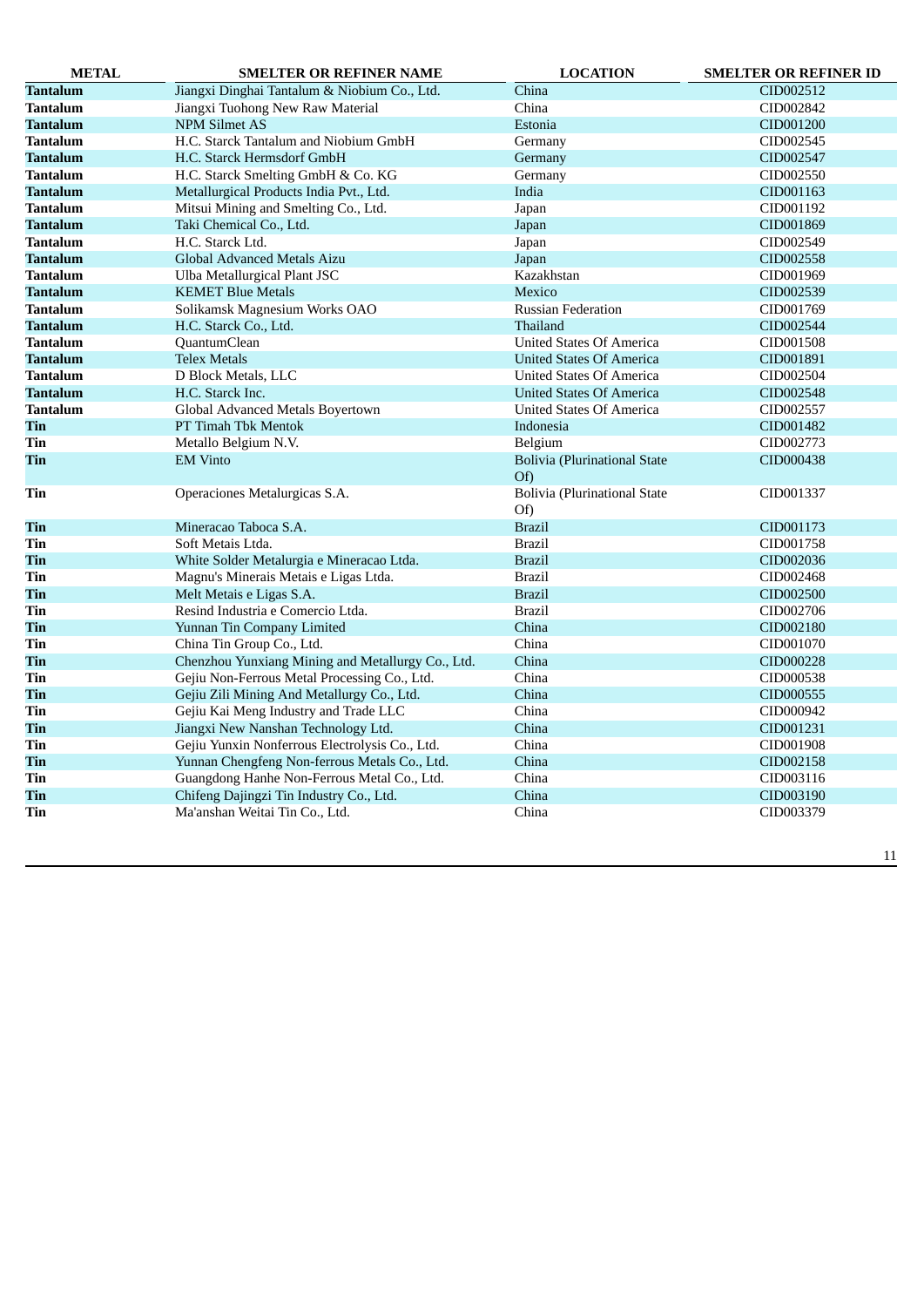| <b>METAL</b>    | <b>SMELTER OR REFINER NAME</b>              | <b>LOCATION</b>                 | <b>SMELTER OR REFINER ID</b> |
|-----------------|---------------------------------------------|---------------------------------|------------------------------|
| Tin             | Yunnan Yunfan Non-ferrous Metals Co., Ltd.  | China                           | CID003397                    |
| Tin             | PT Artha Cipta Langgeng                     | Indonesia                       | CID001399                    |
| Tin             | PT Babel Surya Alam Lestari                 | Indonesia                       | CID001406                    |
| Tin             | PT Mitra Stania Prima                       | Indonesia                       | CID001453                    |
| Tin             | PT Prima Timah Utama                        | Indonesia                       | CID001458                    |
| Tin             | PT Refined Bangka Tin                       | Indonesia                       | CID001460                    |
| Tin             | PT Stanindo Inti Perkasa                    | Indonesia                       | CID001468                    |
| Tin             | PT Timah Tbk Kundur                         | Indonesia                       | CID001477                    |
| Tin             | PT ATD Makmur Mandiri Jaya                  | Indonesia                       | CID002503                    |
| Tin             | PT Menara Cipta Mulia                       | Indonesia                       | CID002835                    |
| Tin             | PT Bangka Serumpun                          | Indonesia                       | CID003205                    |
| Tin             | PT Rajawali Rimba Perkasa                   | Indonesia                       | CID003381                    |
| Tin             | CV Venus Inti Perkasa                       | Indonesia                       | CID002455                    |
| Tin             | PT Tinindo Inter Nusa                       | Indonesia                       | CID001490                    |
| Tin             | Dowa                                        | Japan                           | CID000402                    |
| Tin             | Mitsubishi Materials Corporation            | Japan                           | CID001191                    |
| Tin             | Malaysia Smelting Corporation (MSC)         | Malaysia                        | CID001105                    |
| Tin             | Minsur                                      | Peru                            | CID001182                    |
| Tin             | O.M. Manufacturing Philippines, Inc.        | Philippines                     | CID002517                    |
| Tin             | <b>Fenix Metals</b>                         | Poland                          | CID000468                    |
| Tin             | Luna Smelter, Ltd.                          | Rwanda                          | CID003387                    |
| Tin             | Metallo Spain S.L.U.                        | Spain                           | CID002774                    |
| Tin             | Rui Da Hung                                 | Taiwan, Province Of China       | CID001539                    |
| Tin             | O.M. Manufacturing (Thailand) Co., Ltd.     | Thailand                        | CID001314                    |
| Tin             | Thaisarco                                   | Thailand                        | CID001898                    |
| Tin             | Alpha                                       | <b>United States Of America</b> | CID000292                    |
| Tin             | Metallic Resources, Inc.                    | <b>United States Of America</b> | CID001142                    |
| Tin             | Tin Technology & Refining                   | United States Of America        | CID003325                    |
| Tin             | Thai Nguyen Mining and Metallurgy Co., Ltd. | Viet Nam                        | CID002834                    |
| <b>Tungsten</b> | Wolfram Bergbau und Hutten AG               | Austria                         | CID002044                    |
| <b>Tungsten</b> | <b>ACL Metais Eireli</b>                    | <b>Brazil</b>                   | CID002833                    |
| <b>Tungsten</b> | Guangdong Xianglu Tungsten Co., Ltd.        | China                           | CID000218                    |
| <b>Tungsten</b> | Chongyi Zhangyuan Tungsten Co., Ltd.        | China                           | CID000258                    |
| <b>Tungsten</b> | Hunan Chenzhou Mining Co., Ltd.             | China                           | CID000766                    |
| <b>Tungsten</b> | Hunan Chunchang Nonferrous Metals Co., Ltd. | China                           | CID000769                    |
| <b>Tungsten</b> | Ganzhou Huaxing Tungsten Products Co., Ltd. | China                           | CID000875                    |
| <b>Tungsten</b> | Ganzhou Jiangwu Ferrotungsten Co., Ltd.     | China                           | CID002315                    |
|                 |                                             |                                 |                              |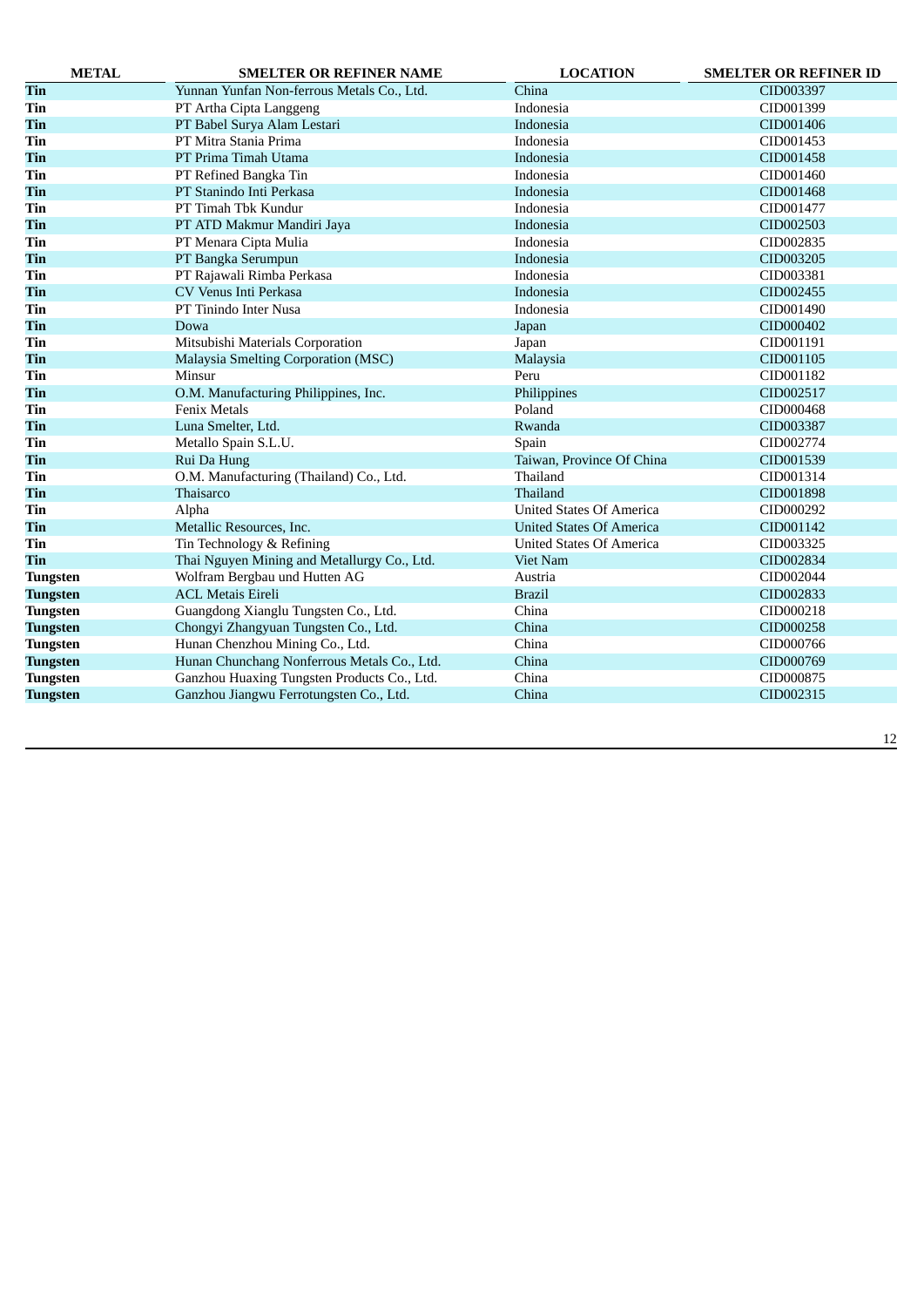| <b>METAL</b>    | <b>SMELTER OR REFINER NAME</b>                      | <b>LOCATION</b>                 | <b>SMELTER OR REFINER ID</b> |
|-----------------|-----------------------------------------------------|---------------------------------|------------------------------|
| <b>Tungsten</b> | Jiangxi Yaosheng Tungsten Co., Ltd.                 | China                           | CID002316                    |
| <b>Tungsten</b> | Jiangxi Xinsheng Tungsten Industry Co., Ltd.        | China                           | CID002317                    |
| <b>Tungsten</b> | Jiangxi Tonggu Non-ferrous Metallurgical & Chemical | China                           | CID002318                    |
|                 | Co., Ltd.                                           |                                 |                              |
| <b>Tungsten</b> | Malipo Haiyu Tungsten Co., Ltd.                     | China                           | CID002319                    |
| Tungsten        | Xiamen Tungsten (H.C.) Co., Ltd.                    | China                           | CID002320                    |
| Tungsten        | Jiangxi Gan Bei Tungsten Co., Ltd.                  | China                           | CID002321                    |
| <b>Tungsten</b> | Ganzhou Seadragon W & Mo Co., Ltd.                  | China                           | CID002494                    |
| Tungsten        | Jiangwu H.C. Starck Tungsten Products Co., Ltd.     | China                           | CID002551                    |
| <b>Tungsten</b> | Ganzhou Haichuang Tungsten Co., Ltd.                | China                           | CID002645                    |
| Tungsten        | Xinfeng Huarui Tungsten & Molybdenum New Material   | China                           | CID002830                    |
|                 | Co., Ltd.                                           |                                 |                              |
| <b>Tungsten</b> | China Molybdenum Co., Ltd.                          | China                           | CID002641                    |
| Tungsten        | Fujian Ganmin RareMetal Co., Ltd.                   | China                           | CID003401                    |
| Tungsten        | H.C. Starck Tungsten GmbH                           | Germany                         | CID002541                    |
| <b>Tungsten</b> | H.C. Starck Smelting GmbH & Co. KG                  | Germany                         | CID002542                    |
| <b>Tungsten</b> | A.L.M.T. Corp.                                      | Japan                           | CID000004                    |
| <b>Tungsten</b> | Japan New Metals Co., Ltd.                          | Japan                           | CID000825                    |
| <b>Tungsten</b> | KGETS Co., Ltd.                                     | Korea, Republic Of              | CID003388                    |
| Tungsten        | Philippine Chuangxin Industrial Co., Inc.           | Philippines                     | CID002827                    |
| <b>Tungsten</b> | Hydrometallurg, JSC                                 | <b>Russian Federation</b>       | CID002649                    |
| Tungsten        | Unecha Refractory metals plant                      | <b>Russian Federation</b>       | CID002724                    |
| Tungsten        | Moliren Ltd.                                        | <b>Russian Federation</b>       | CID002845                    |
| <b>Tungsten</b> | Lianyou Metals Co., Ltd.                            | Taiwan, Province Of China       | CID003407                    |
| Tungsten        | Kennametal Huntsville                               | <b>United States Of America</b> | CID000105                    |
|                 |                                                     |                                 |                              |